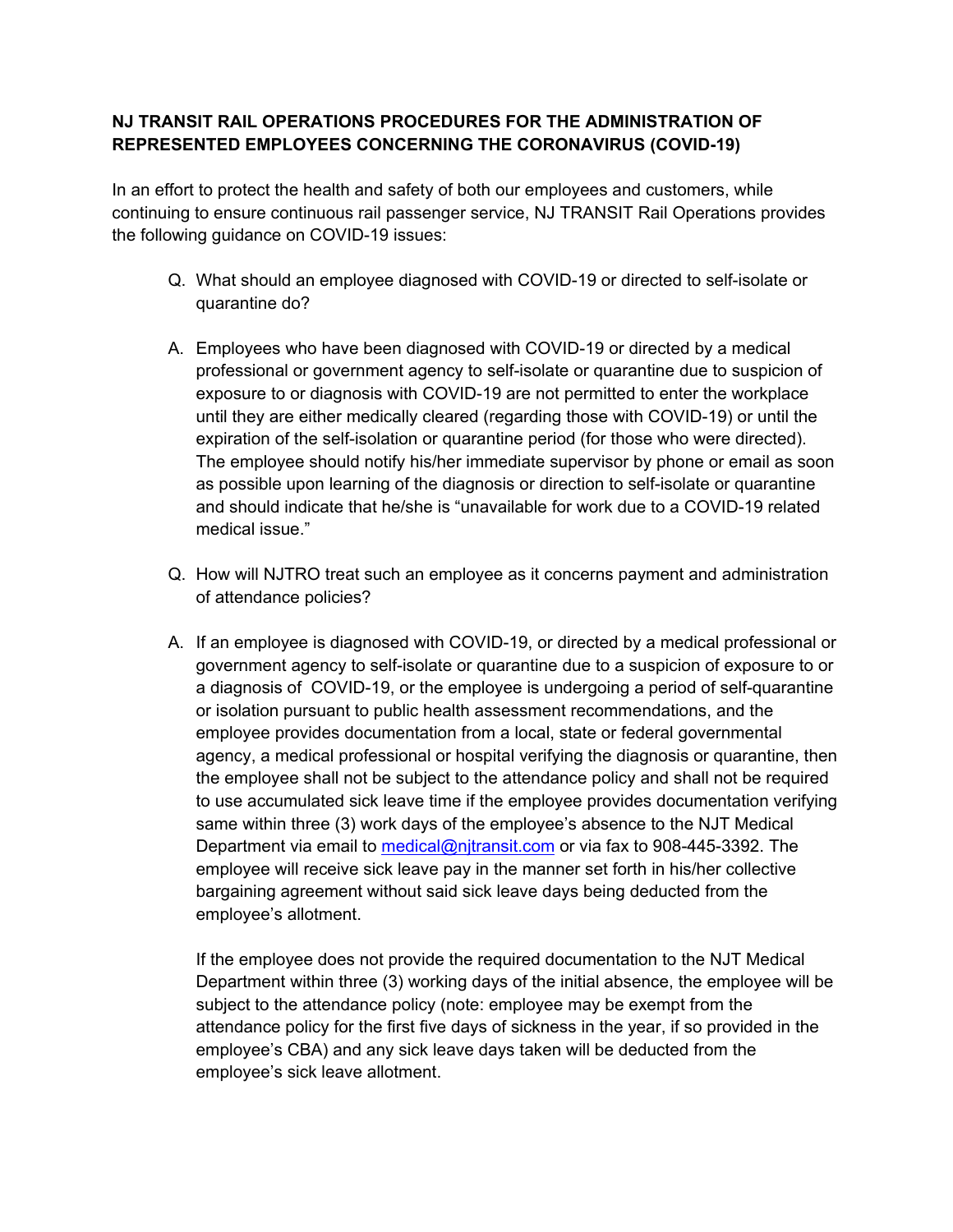- Q. What should an employee do if the employee's absence is caused by the employee's need to care for an immediate family member who is diagnosed with COVID-19 or directed by a medical professional or government agency to self-isolate or selfquarantine due to a suspicion or exposure to or a diagnosis with COVID-19, etc.?
- A. If the employee's absence is caused by the employee's need to care for an immediate family member who is diagnosed with COVID-19, or directed by a medical professional or government agency to self-isolate or quarantine due to a suspicion of exposure to or diagnosis with COVID-19 or is undergoing a period of self-quarantine of an immediate family member, then the employee should immediately notify his/her supervisor. The employee shall not be subject to the attendance policy and shall not be required to use accumulated sick leave if the employee provides documentation from the immediate family member's primary care physician verifying same within three (3) working days of the initial absence to the NJT Medical Department, as stipulated above. The employee will receive sick leave pay in the manner set forth in his/her collective bargaining agreement without said sick leave days being deducted from the employee's allotment. If the employee does not provide the required documentation within three (3) working days of the initial absence, the employee will be subject to the attendance policy and any sick leave days taken will be deducted from the employee's sick leave allotment. (Note: employee may be exempt from the attendance policy for the first five days of sickness in the year, if so provided in the employee's CBA.)
- Q. How will NJ TRANSIT Rail deal with a situation in which an employee's absence is due to the need to care for a child whose school is closed related to COVID-19?
- A. If an employee's absence is caused by the employee's need to care for his/her child due to the closure of a child care center, preschool program, elementary or secondary school (grades K-8), related to COVID-19, the employee must notify his/her immediate supervisor in person, by phone or email as soon as possible upon learning of the need that they are "unavailable for work due to a COVID-19 school closure" and if the employee provides timely documentation verifying the COVID-19 related closure to his/her supervisor, the employee will not be subject to the attendance policy. Failure to provide adequate and/or timely documentation will be subject the employee to the attendance policy. Employees may utilize single vacation days and personal days if desired to receive pay on these days. Notification of the desire to receive payment for these days should be made to the employee's supervisor at the time the employee advises the supervisor of the need to care for his/her child. Note: if both parents are employed by NJ TRANSIT, this will only apply to one parent.